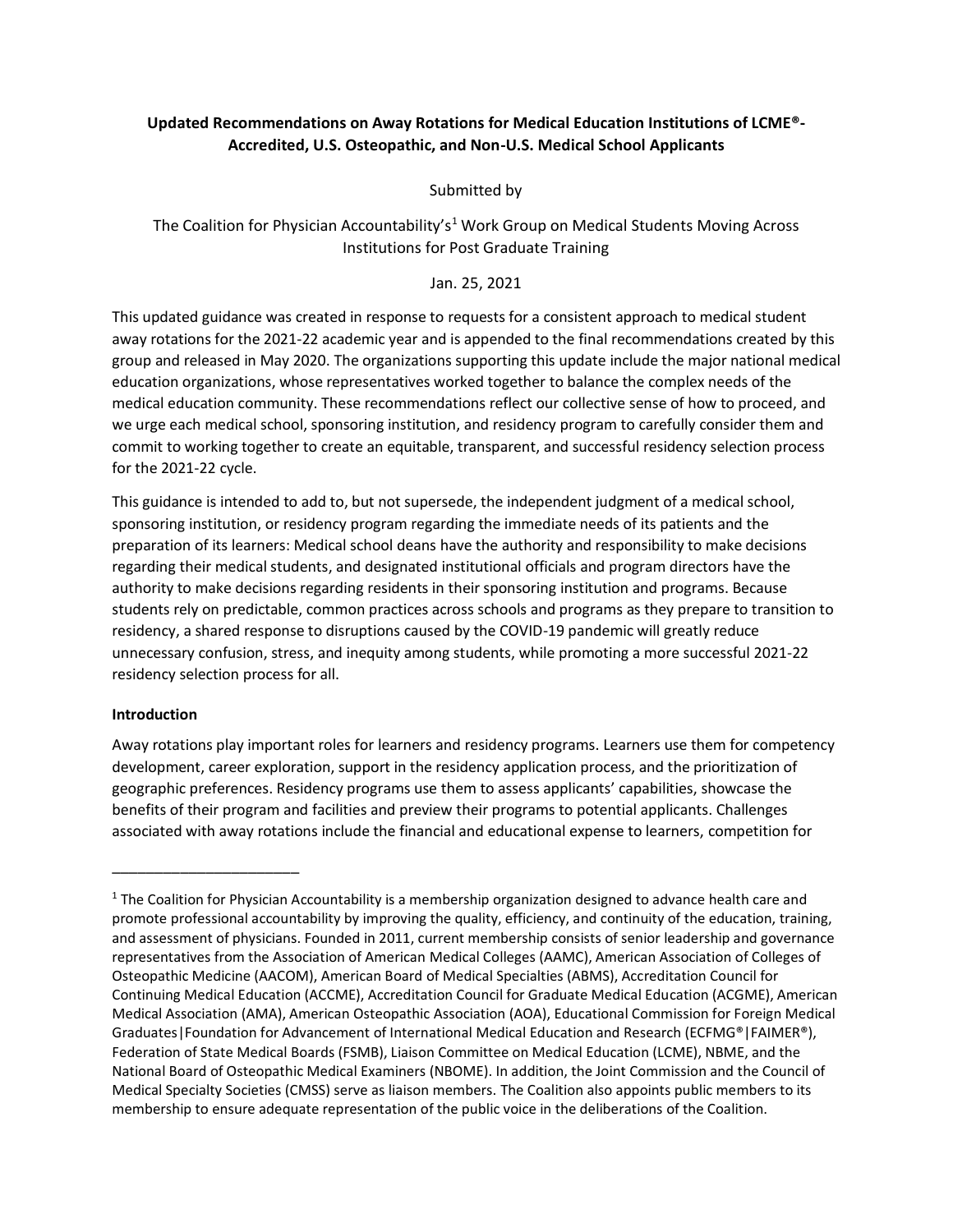rotations that prevents access to some applicants who might be well suited for the specialty or program, the fact that completing an away rotation does not ensure the applicant a residency position at the program or within the specialty, and the burden of onboarding learners into a new clinical environment — particularly applicable given current stressors on the health systems from the COVID-19 pandemic.

When the original recommendations were written, there was uncertainty about how long the COVID-19 pandemic would last and what its impact would be; however, while there are many reasons for optimism, in late 2020 into early 2021, the pandemic persists and is now entering its worst phase yet. Described as the United States' most catastrophic event in recent memory, this pandemic has ravaged every state in the union, taken hundreds of thousands of lives, stretched our health care system to its breaking point, and caused major disruptions to the medical education of the next generation of physicians. Still, we are witnessing the resilience and extraordinary efforts of the academic medicine community in how they have come together to battle the pandemic. They're providing the best possible care in the midst of great uncertainty; showing up every day with a commitment to serve; filling in the gap for family members to prevent patients from dying alone; and driving innovation to continue educating learners, supporting their wellness, and preparing them for the transition to their next phase of training.

The recommendations released in May 2020 were developed to provide guidance for the 2020-21 academic year; however, with the pandemic continuing unabated until vaccines are broadly available and administered, the work group was asked to revisit the away rotation recommendations in consideration of the current COVID-19 environment to determine what, if anything, should be changed to inform behavior for the 2021-22 cycle. While the guiding principles remain relevant for consideration, an addition — bolded below — was made to provide clarity and unwavering support for the importance of continuing clinical education for learners:

- Patient care and the safety of the community, patients, and learners are most important.
- Medical schools must prioritize meeting core competencies anchored in accreditation and graduation requirements for their own students. Likewise, residency programs must prioritize fulfilling current residents' competencies and meeting licensure, accreditation and specialty board certification requirements.
- **Learners add value and contribute to patient care in the clinical learning environment; therefore, we advocate that they be given the opportunity to serve in a manner that promotes continuity of their education while safely meeting the needs of patients and the health care delivery system.**
- The residency selection process should be equitable for applicants, recognizing the diversity of learners and educational programs and the differing missions and priorities of schools, training programs, and institutions.
- A concerted effort to reduce anxiety and promote well-being of students, program staff, and institutions (home and host) in an already stressed system is critical.
- We anticipate stakeholders will commit to policies that prioritize these guiding principles yet recognize the necessity for innovation and flexibility in this new COVID-19 environment.
- Recommendations at the national level are intended to facilitate transparency, promote fairness across the country, and reinforce our commitment to an equitable process for all.

## **Current COVID-19 Environment**

The work group considered the environmental changes that have occurred since the initial recommendations were released in May 2020. In the United States, the infection rate is higher than when the pandemic began and the number of deaths from COVID-19 is averaging more than 3,000 per day in recent weeks. While the administration of two vaccines began in mid-December, distribution has been inconsistent, and it is unclear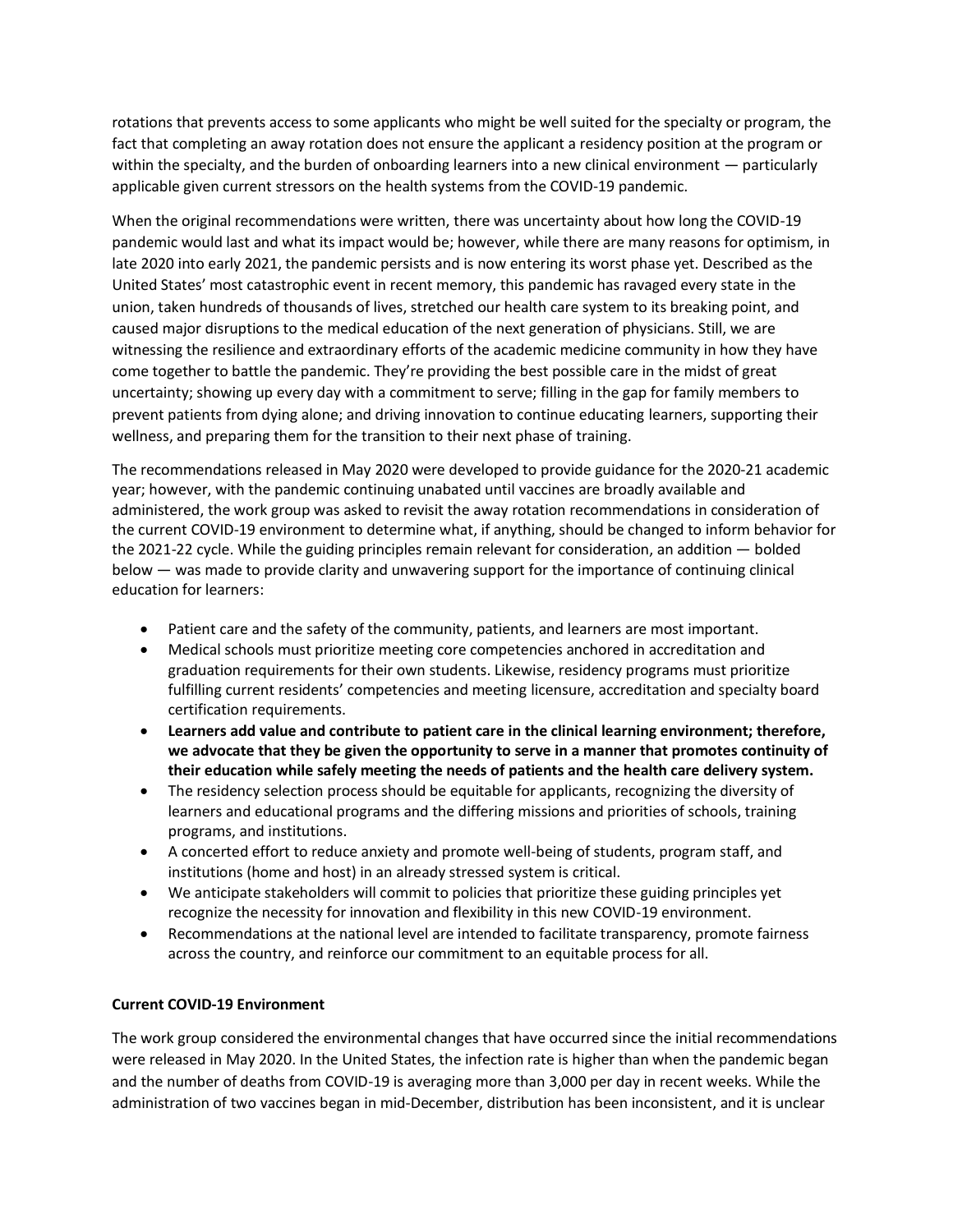when and how medical students will receive the vaccine. Additional supply is expected during the second quarter of 2021, but while each state is expected to receive more vaccines, how those vaccines will be distributed to recipients — and where medical students fall within the distribution tiers — varies from state to state, country to country, and institution to institution.

National travel guidelines, mask-wearing, and social distancing recommendations remain in place. Students were initially removed from the clinical environment when medical educators knew little about COVID-19 and were ill-prepared with respect to personal protective equipment and other supplies; however, most sites now have more established care protocols in place to prioritize the safety of medical students while continuing to advance educational objectives. While the changes in policies resulting from the arrival of a new federal administration remain to be seen, the work group is hopeful that there will be a reduction in COVID-19 numbers across all areas; however, the timing of this remains uncertain.

In the interim, medical students have found innovative ways to serve during the pandemic despite limitations with direct patient contact. Medical educators and advisors modified their curricula and delivery, accommodating schedule changes and developing online formats to support learning. Learners overcame quarantine and pandemic challenges to take their licensing exams. Many virtual away rotations were developed to provide learning opportunities to students across specialties. While these virtual rotations can never replace the benefits derived from in-person electives, programs should be commended for their innovative approaches to providing opportunities for students to gain exposure to specialties and programs; sharing specialty-specific content and skills; and, in some cases, offering evaluations and recommendations for the residency selection process.

Both successes and challenges were considered by the work group as they deliberated on how the away rotation recommendations might be changed going forward.

#### **Updated Recommendations on Away Rotations for Learners**

In consideration of the current COVID-19 environment and its impact on away rotations, the work group offers the following recommendations:

**Recommendation 1 (Unchanged):** The work group recommends that for the *remainder of the 2020-21 academic year* (ending June 30, 2021), away rotations should be discouraged, except under the following circumstances:

- Learners who have a specialty interest and do not have access to a clinical experience with a residency program in that specialty in their school's system.
- Learners for whom an away rotation is required for graduation or accreditation requirements.

Individuals meeting these exceptions should limit the number of away rotations as much as possible. Students should consider geographically proximate programs, when appropriate, to meet learning needs.

Programs and specialty societies are encouraged to develop alternate approaches to meeting goals of away rotations, as described in the Compendium of Resources.

**Recommendation 2:** The work group recommends that for the *2021-22 academic year*, away rotations resume no earlier than Aug. 1, 2021, with the following guidance:

• After April 15, learners may begin applying for and scheduling in-person away rotations with a start date of Aug. 1 or later.